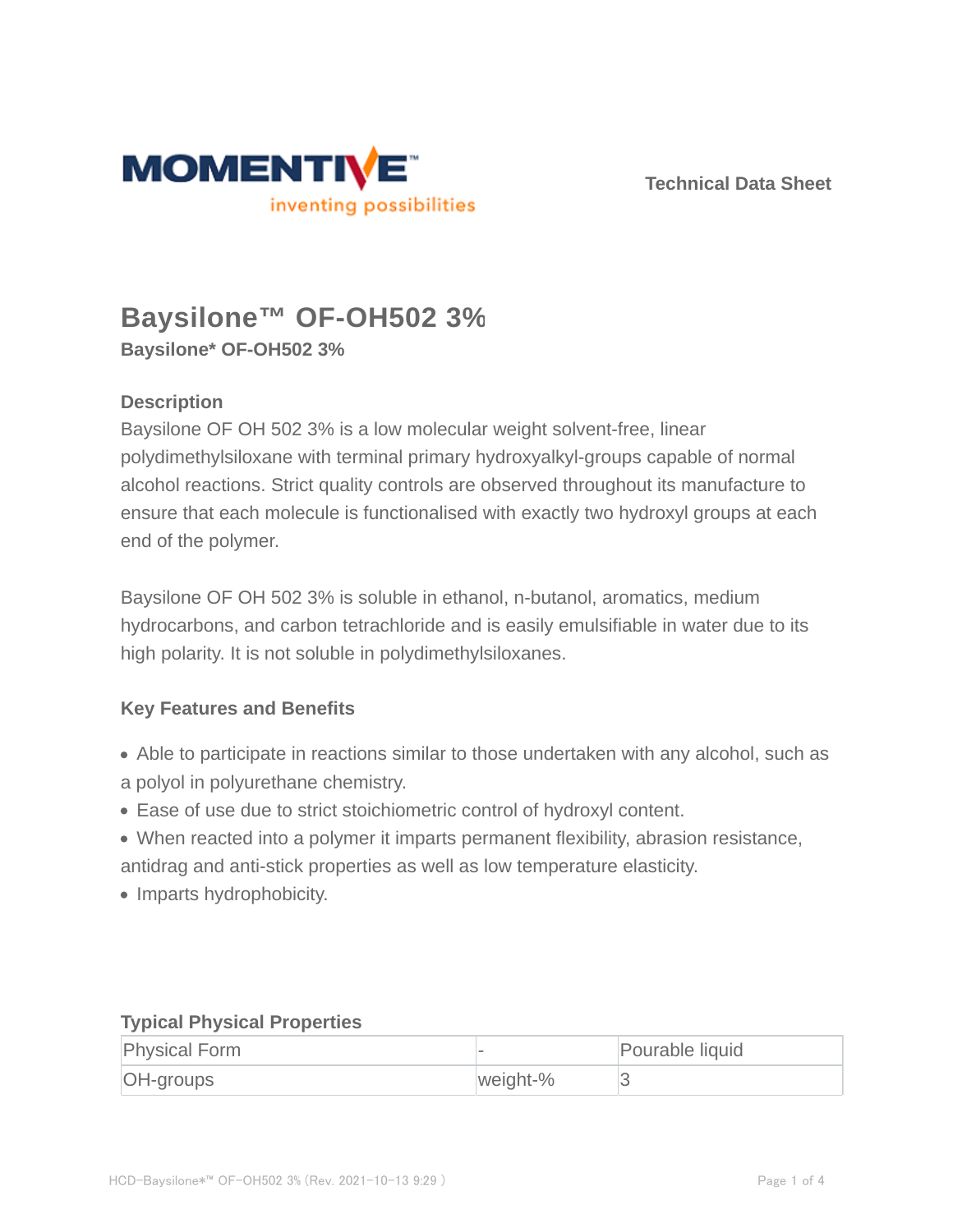| <b>Flash Point</b>                 |                                  | $~1$ 90 |
|------------------------------------|----------------------------------|---------|
| Kin. - Viscosity at $25^{\circ}$ C | $\text{mm}^{2}$ -s <sup>-1</sup> | 35      |
| Specific Gravity at $25^{\circ}$ C | $ q$ -cm- $^3$                   | 0.98    |

Table 1: Typical product data values should not be used as specification. Assistance and specifications are available from Momentive Performance Materials.

### **Potential Applications**

Baysilone OF OH 502 3% silicone contains terminal hydroxyalkyl (-CH2-OH) groups. In contrast to the silanol (-Si-OH) terminated dimethyl-silicones of the Baysilone T fluid series, Baysilone OF OH 502 3% fluid is able to form non-hydrolysable ether bonds. Therefore, it can be chemically bonded into systems that are reactive towards alcohols, like polyurethane fabric and leather coatings imparting durable silicone properties without creep and migration.

In case a lower molecular weight version is needed, we recommend Baysilone OF OH 502 6%.

### **Packaging**

Baysilone OF OH 502 3% is available in This product is available in 50kg pails and 184 kg drums.

# **Patent Status** Standard copy to come

**Product Safety, Handling and Storage**

Standard copy to come

**Limitations** Standard copy to come

# **Contact Information** Email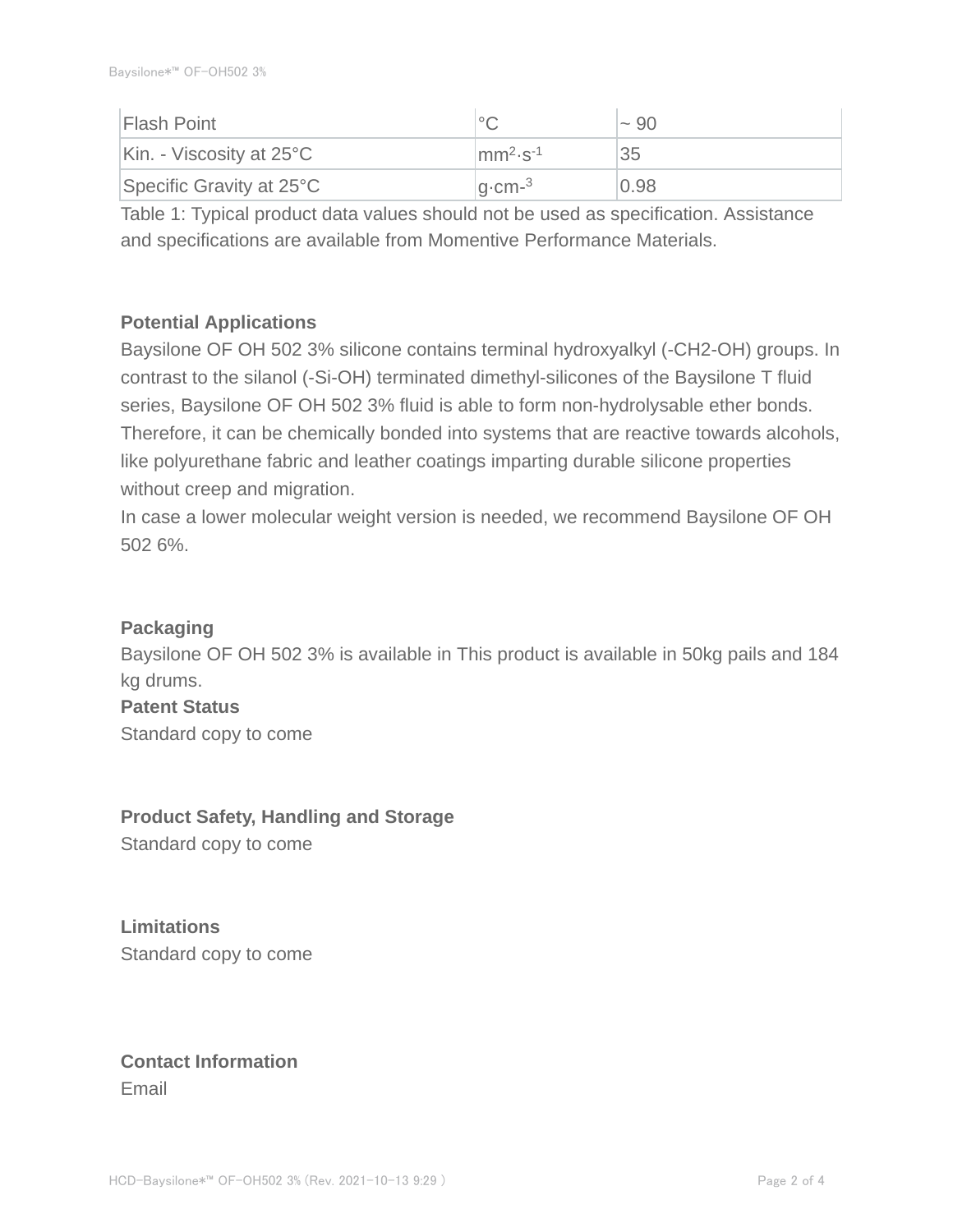#### commercial.services@momentive.com

### **Telephone**

| <b>Americas</b>                | <b>Latin America</b>                                      | <b>EMEAI- Europe, Middle</b><br>East, Africa & India                                                                            | <b>ASIA PACIFIC</b>                                                          |
|--------------------------------|-----------------------------------------------------------|---------------------------------------------------------------------------------------------------------------------------------|------------------------------------------------------------------------------|
| +1 800 295 2392<br>Toll free*  | <b>Brazil</b><br>+55 11 4534 9650                         | <b>Europe</b><br>+390510924300                                                                                                  | <b>China</b><br>800 820 0202                                                 |
| +704 805 6946<br>Direct Number | <b>Direct Number</b>                                      | Direct number                                                                                                                   | Toll free<br>+86 21 3860 4892<br>Direct number                               |
| *All American<br>countries     | <b>Mexico</b><br>+52 55 2169 7670<br><b>Direct Number</b> | India, Middle East &<br><b>Africa</b><br>+ 91 44 71212207<br>Direct number*<br>*All Middle Eastern<br>countries, Africa, India, | Japan<br>+81 3 5544 3111<br>Direct number<br><b>Korea</b><br>+82 2 6201 4600 |

For literature and technical assistance, visit our website at: www.momentive.com

### **DISCLAIMER:**

**THE MATERIALS, PRODUCTS AND SERVICES OF MOMENTIVE PERFORMANCE MATERIALS INC. AND ITS SUBSIDIARIES AND AFFILIATES (COLLECTIVELY "SUPPLIER"), ARE SOLD SUBJECT TO SUPPLIER'S STANDARD CONDITIONS OF SALE, WHICH ARE INCLUDED IN THE APPLICABLE DISTRIBUTOR OR OTHER SALES AGREEMENT, PRINTED ON THE BACK OF ORDER ACKNOWLEDGMENTS AND INVOICES, AND AVAILABLE UPON REQUEST. ALTHOUGH ANY INFORMATION, RECOMMENDATIONS, OR ADVICE CONTAINED HEREIN IS GIVEN IN GOOD FAITH, SUPPLIER MAKES NO WARRANTY OR GUARANTEE, EXPRESS OR IMPLIED, (i) THAT THE RESULTS DESCRIBED HEREIN WILL BE OBTAINED UNDER END-USE CONDITIONS, OR (ii) AS TO THE EFFECTIVENESS OR SAFETY OF ANY DESIGN INCORPORATING ITS PRODUCTS, MATERIALS, SERVICES, RECOMMENDATIONS OR ADVICE. EXCEPT AS PROVIDED IN SUPPLIER'S STANDARD CONDITIONS OF SALE, SUPPLIER AND ITS REPRESENTATIVES SHALL IN NO EVENT BE RESPONSIBLE FOR ANY LOSS RESULTING FROM ANY USE OF ITS MATERIALS, PRODUCTS**